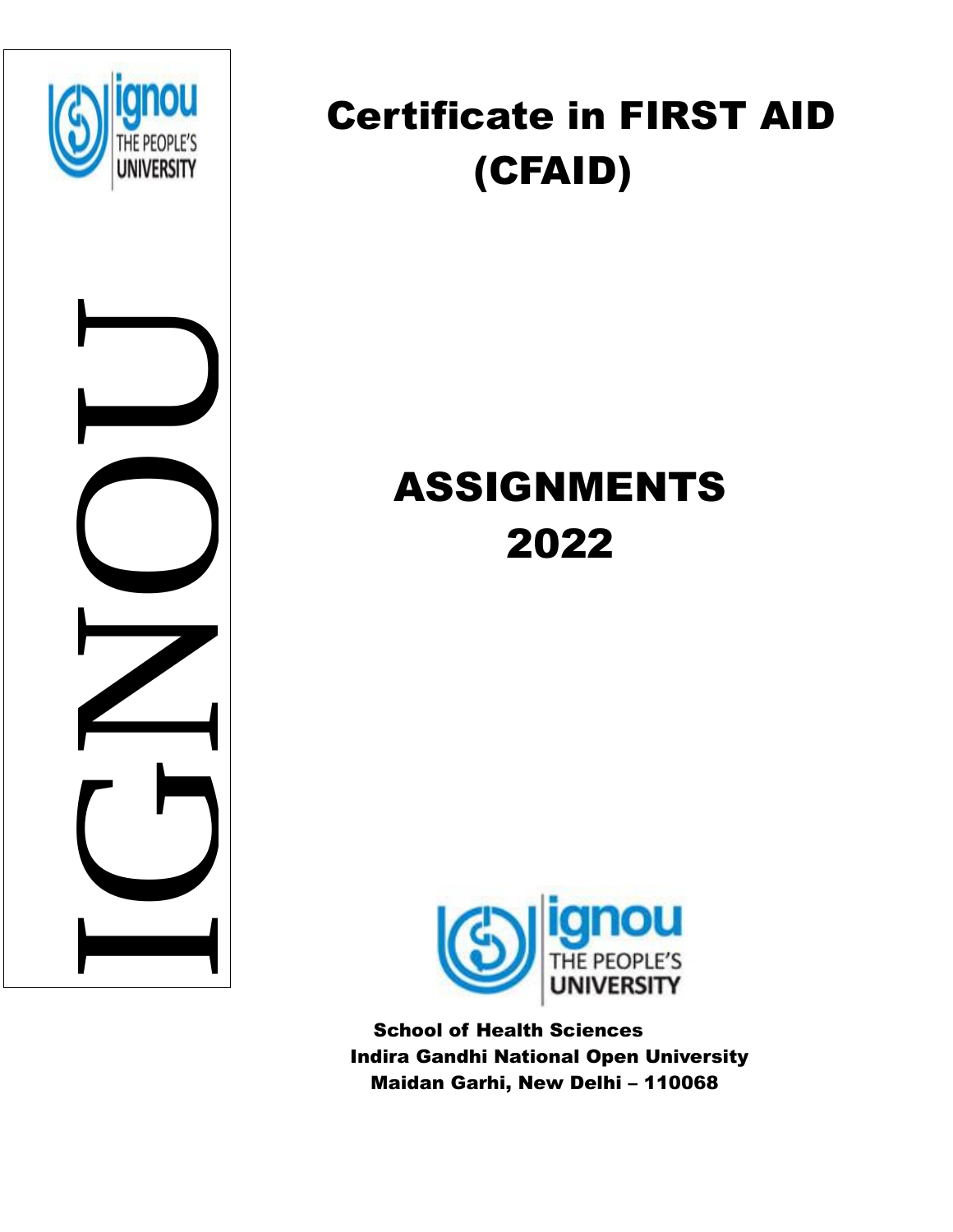Dear Students,

There is only one assignment in total and this assignment is compulsory. Please note that you are required to score 50 % marks in the assignment. The assignment carries a weightage of 30 % marks towards the final evaluation in theory component and submission of related assignment is a pre-requisite for appearing in theory Term End Examination for respective course. The subject area of assignment and its last date of submission is mentioned below:

| <b>Last Date of Submission</b>                                                                 | <b>Course Code</b> | <b>Blocks Involved</b> | <b>Assignment Code</b> |
|------------------------------------------------------------------------------------------------|--------------------|------------------------|------------------------|
| <b>January session</b><br><b>March 15th 2022</b><br><b>July session</b><br>September 15th 2022 | $BNS - 040$        | 1,2,3,4                | $BNS - 040 / TMA/2022$ |

Please take note of the following points before writing your assignments:

- Use only foolscap size paper for writing your responses. Only handwritten assignments will be accepted. Typed or printed copies of assignments will not be accepted.
- Tie all the pages after numbering them carefully.
- Write the question number with each answer.
- **All the questions are compulsory.**
- Every assignment will be evaluated out of full mark of 100. Weightage is indicated in parenthesis against each question.

### **Suggestion for writing an assignment:**

Read the assignment carefully. Scan through whole material of the course, answer may be linked within the blocks /units. Draw a rough outline of your answer in your own words. Support your answer from your clinical / community experience. Make a logical order. Then write your answer neatly and submit. Give illustrations and tables wherever necessary .**You may keep a xerox copy of the assignments for future reference. Do not copy from print material.**

Answer each assignment in separate sheets. On the first page of the assignment response sheets, write the Course **Code, Course Title, Assignment Code, Name of your Programme Study Center (PSC) and date of submission. Your Enrollment No., Name and full address s**hould be mentioned in the top right corner of the first page . The first page of your assignments response sheet should look like the format given below:

| Course Code  |  |
|--------------|--|
| Course title |  |
|              |  |
| <b>PSC</b>   |  |
|              |  |

**Please submit the assignment to the Programme In Charge of the Programme Study Centre Alloted to you.**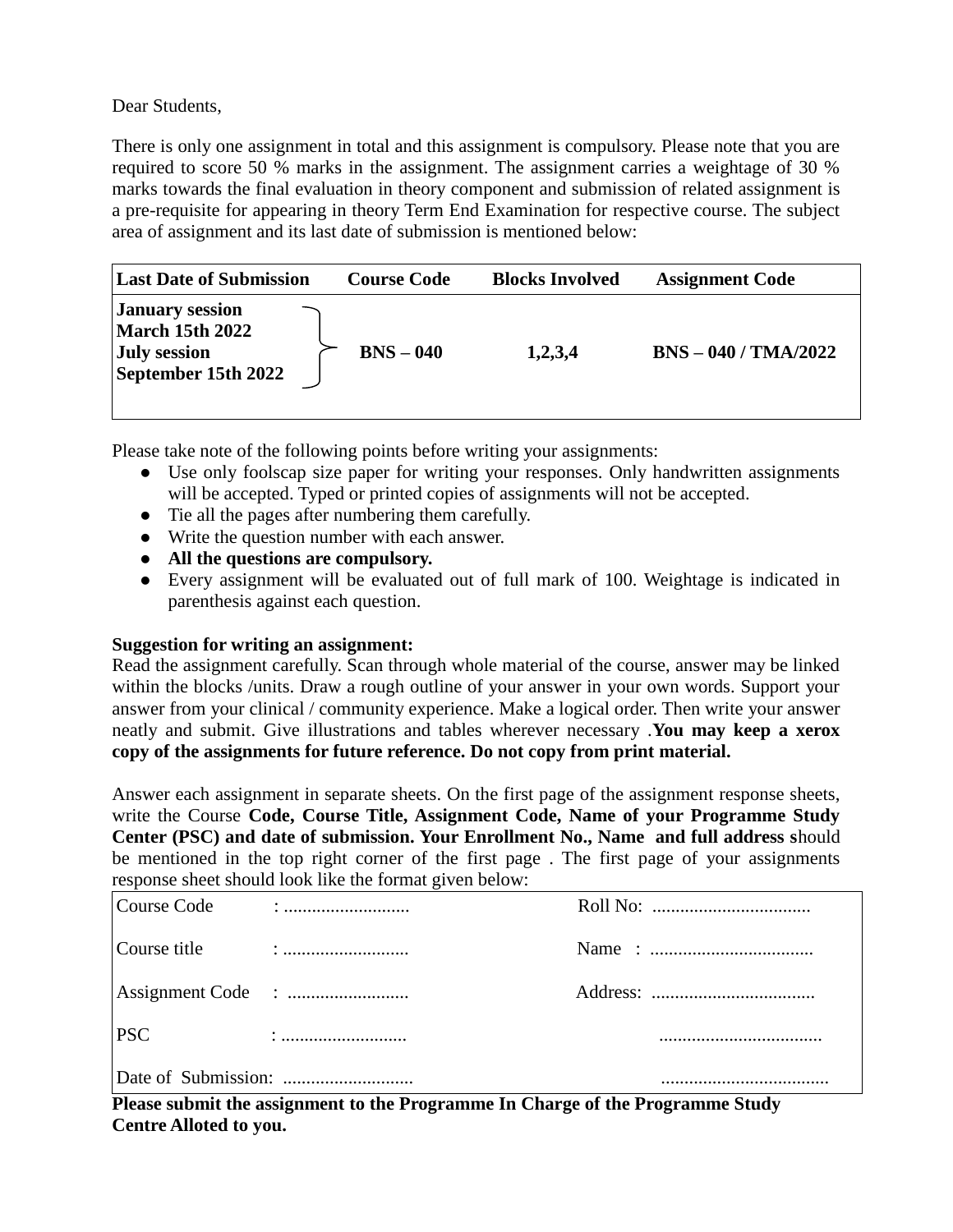#### **BASICS OF FIRST AID Assignment (Block 1-4) (Tutor Marked)**

#### **Programme Code: CFAID Course Code: BNS-040 Assignment Code: BNS –040 /TMA /040/2022 Maximum Marks: 100**

#### **Note: This Assignment has three parts – Part A, B and C**

Part A consists of two long answer questions. Each question carries 15 marks Part B consists of six short answer questions. Each question carries 10 marks Part C consists of four objective type questions. Each question carries  $2\frac{1}{2}$  marks

#### **Part A**

| 1. | a) Define First Aid and First Aid Provider.<br>b) List any five responsibilities of First Aid Provider.<br>Discuss the principles to be kept in mind by the First Aid Provider.<br>b) | $(2+2+5+6=15)$           |
|----|---------------------------------------------------------------------------------------------------------------------------------------------------------------------------------------|--------------------------|
|    | 2. a) Define Emergency.<br>b) List the causes of Emergencies.<br>c) Describe the various Emergency Indicators along with their signals.                                               | $(2+5+8=15)$             |
|    | Part B                                                                                                                                                                                |                          |
|    | 3. a) Define Burns. List its types.<br>b) Enumerate the steps of First Aid management of Radiation Burn.                                                                              | $(5+5=10)$               |
| 4. | a) List the causes of Foreign Bodies in Windpipe.<br>b) Discuss the First Aid management and Do's and Don'ts in case of Foreign Body in<br>Windpipe.                                  |                          |
| 5. | a) List the recognizing features of Stroke in adults.<br>b) Describe the First Aid management of a 85 year old victim having stroke attack.                                           | (10)                     |
|    | 6. a) Explain the various methods of giving CPR.<br>b) Discus the step by step process of giving CPR.                                                                                 | $(5+5=10)$<br>$(4+6=10)$ |
| 7. | Enumerate the various Personal Protective Equipments.                                                                                                                                 |                          |

**(4+6=10)**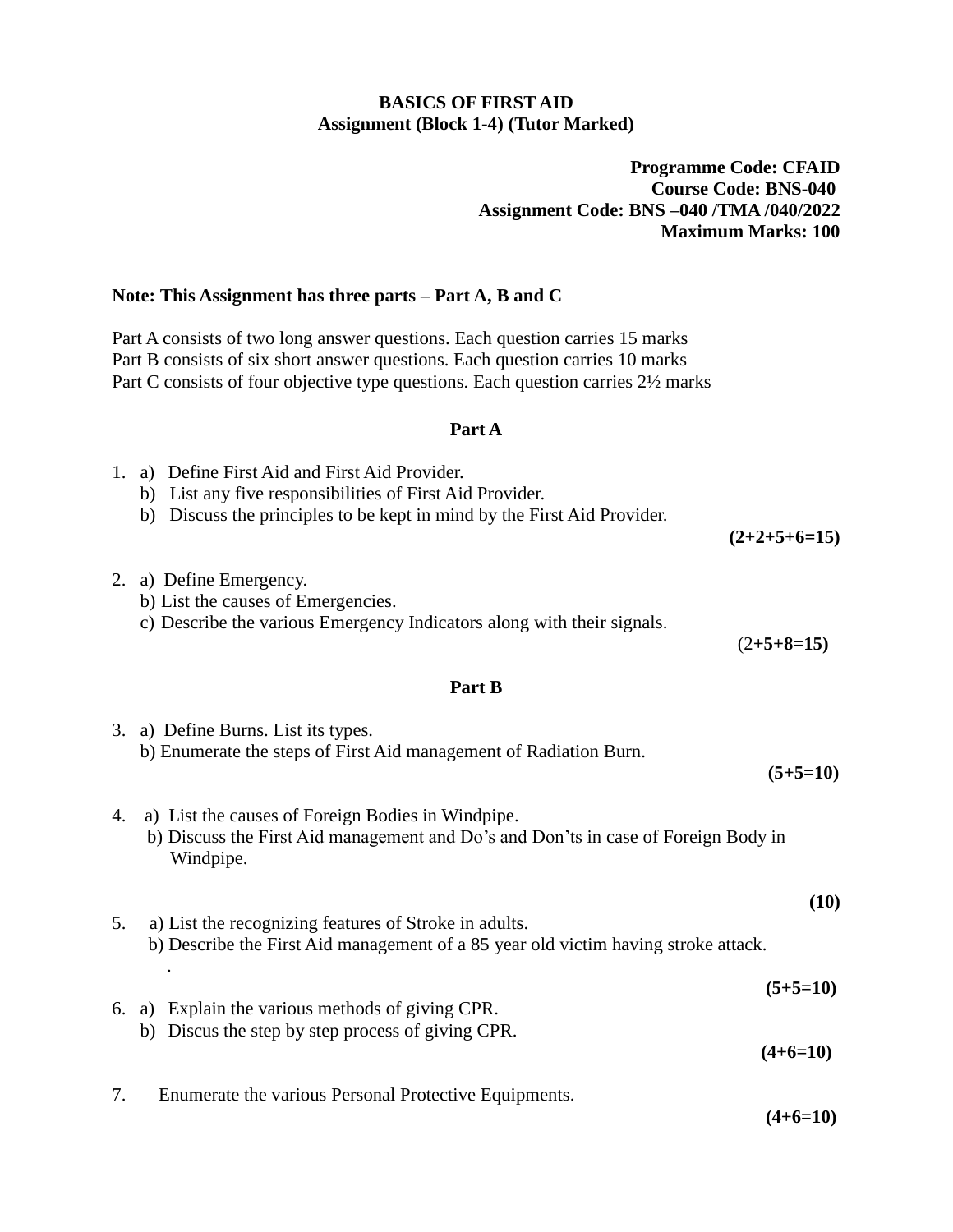#### 8. a) Define Drowning.

b) Explain the First Aid and Do's and Don'ts in case of a victim with near drowning experience.

**(4+6=10)**

#### **Part C**

#### 9. Place tick mark  $(\checkmark)$  against the most appropriate answer given under each statement.

 $(\frac{1}{2} \times 5 = 2\frac{1}{2})$ 

- a) Bullet causes injury as a result of which of the following mechanism:
	- i) Application of force directly at the affected area
	- ii) Application of Indirect force
	- iii) Break in Bones and tissues
	- iv) Blood loss and bleeding
- b) The Bandage which is best to be used on Joints is:
	- i) Spiral bandage
	- ii) Figure of Eight Bandage
	- iii) Circular Bandage
	- iv) Reverse spiral Bandage
- c) All are the actions to be taken is :
	- i) Log-Roll the victim
	- ii) Ask his name
	- iii) Stabilize the neck
	- iv) Call for help
- d) The best way to stabilize an impaled object is by the use of the following:
	- i) Extra dressing
	- ii) Bandaging
	- iii) Doing nothing
	- iv) Using Ring Bandage
- e) The fracture most common in children is **:**
	- i) Complex
	- ii) Simple
	- iii) Greenstick
	- iv) Open

#### 10. **Match the statements given in column A with the terms given in column B**

 $(\frac{1}{2} \times 5 = 2\frac{1}{2})$ 

- a) Severe Allergy i. Asthma
- b) Use of Inhaler ii. Chart book
- c) Lethal Poison iii. Insecticide
- d) Heat Stroke iv. Cyanide
- 

#### **Column A Column B**

- 
- 
- 
- 
- e) ORS solution v. Heat Emergency
	- vi. Common in those who work in Sun
	- vii. Dehydration